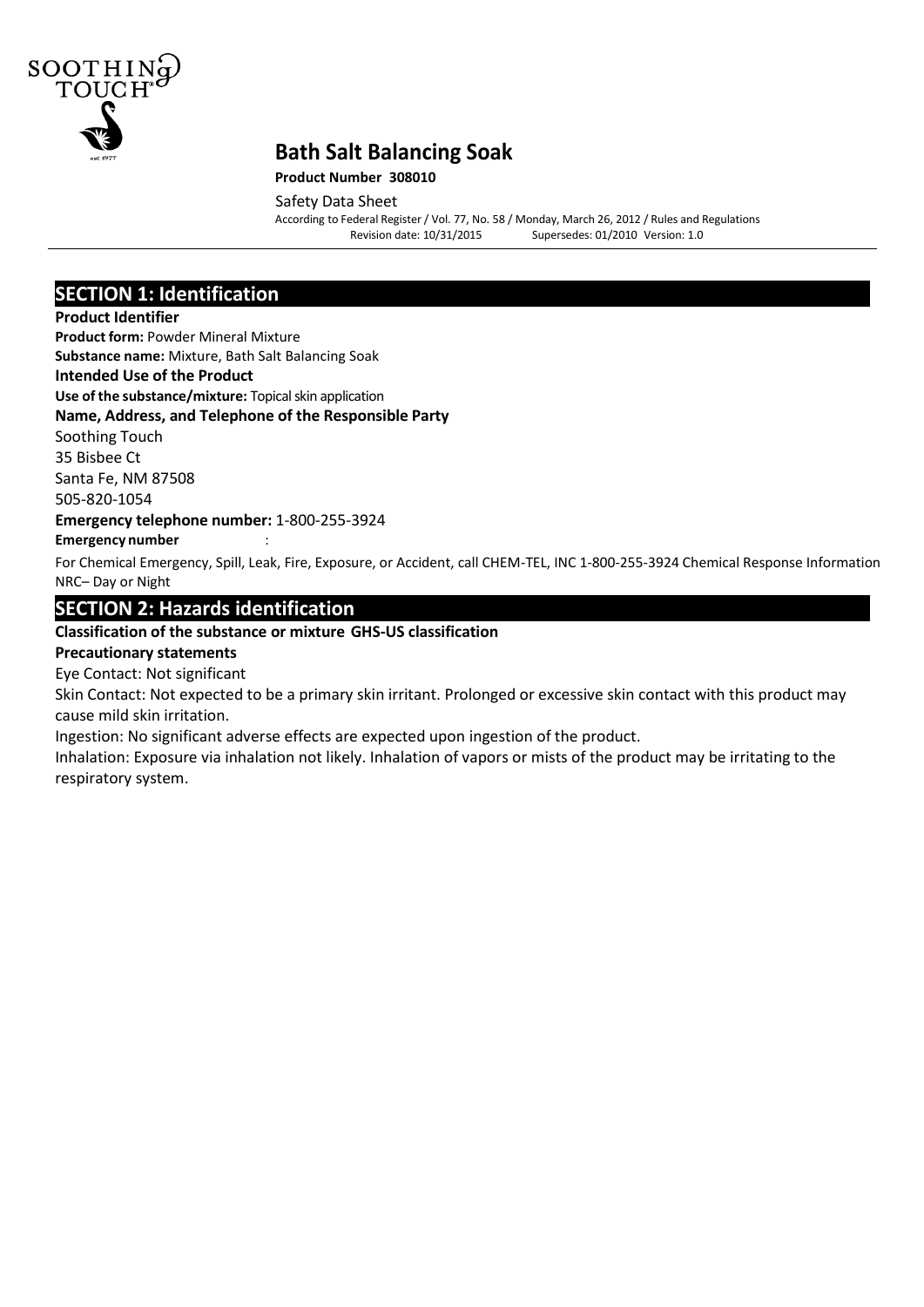Safety Data Sheet

According to Federal Register/ Vol. 77, No. 58 / Monday, March 26, 2012 / Rules and Regulations

## **SECTION 3: Composition/information on ingredients**

| <b>Mixture</b>                                        |              |           |
|-------------------------------------------------------|--------------|-----------|
| <b>Name</b>                                           | CAS#         | %         |
| Magnesium sulfate heptahydrate (Epsom Salt)           | 10034-99-8   | $25 - 50$ |
| Sodium chloride (Evaporated Sea salt)                 | 7647-14-5 99 | $25 - 50$ |
| Sodium bicarbonate (baking soda; bicarbonate of soda) | 144-55-8     | $25 - 50$ |
| Dead Sea Salt                                         |              | $10 - 15$ |
| Other ingredients                                     | Trade secret | Remainder |

## **SECTION 4: First aid measures**

#### **Description of first aid measures**

**First-aid measures general**: Never give anything by mouth to an unconscious person. If you feel unwell, seek medical advice (show the label where possible).

**First-aid measures after inhalation**: When symptoms occur: go into open air and ventilate suspected area. Remove to fresh air and keep at rest in a position comfortable for breathing. Call a POISON CENTER/doctor/physician if you feel unwell.

**First-aid measures after skin contact**: Remove contaminated clothing. Drench affected area with water for at least 15 minutes.

**First-aid measures after eye contact**: Rinse cautiously with water for several minutes. Remove contact lenses, if present and easy to do. Continue rinsing.

**First-aid measures after ingestion**: Rinse mouth. Do NOT induce vomiting.

**Most important symptoms and effects, both acute and delayed Symptoms/injuries:** Mild eye irritation (not expected).

**Indication of any immediate medical attention and special treatment needed** 

If medical advice is needed, have product container or label at hand.

## **SECTION 5: Firefighting measures**

#### **Extinguishing media**

**Suitable extinguishing media:** Dry, Foam, Carbon dioxide, Fog, Skilled use of water spray

**Unsuitable extinguishing media:** Do not use a heavy water stream. A heavy water stream may spread burning liquid.

#### **Special hazards arising from the substance or mixture**

**Fire hazard:** Material will not burn.

**Explosion hazard:** Not significant

**Reactivity:** Stable

#### **Advice for firefighters**

**Firefighting instructions:** Not significant

**Protection during firefighting:** Firefighters should wear full protective gear. Do not enter fire area without proper protective equipment, including respiratory protection.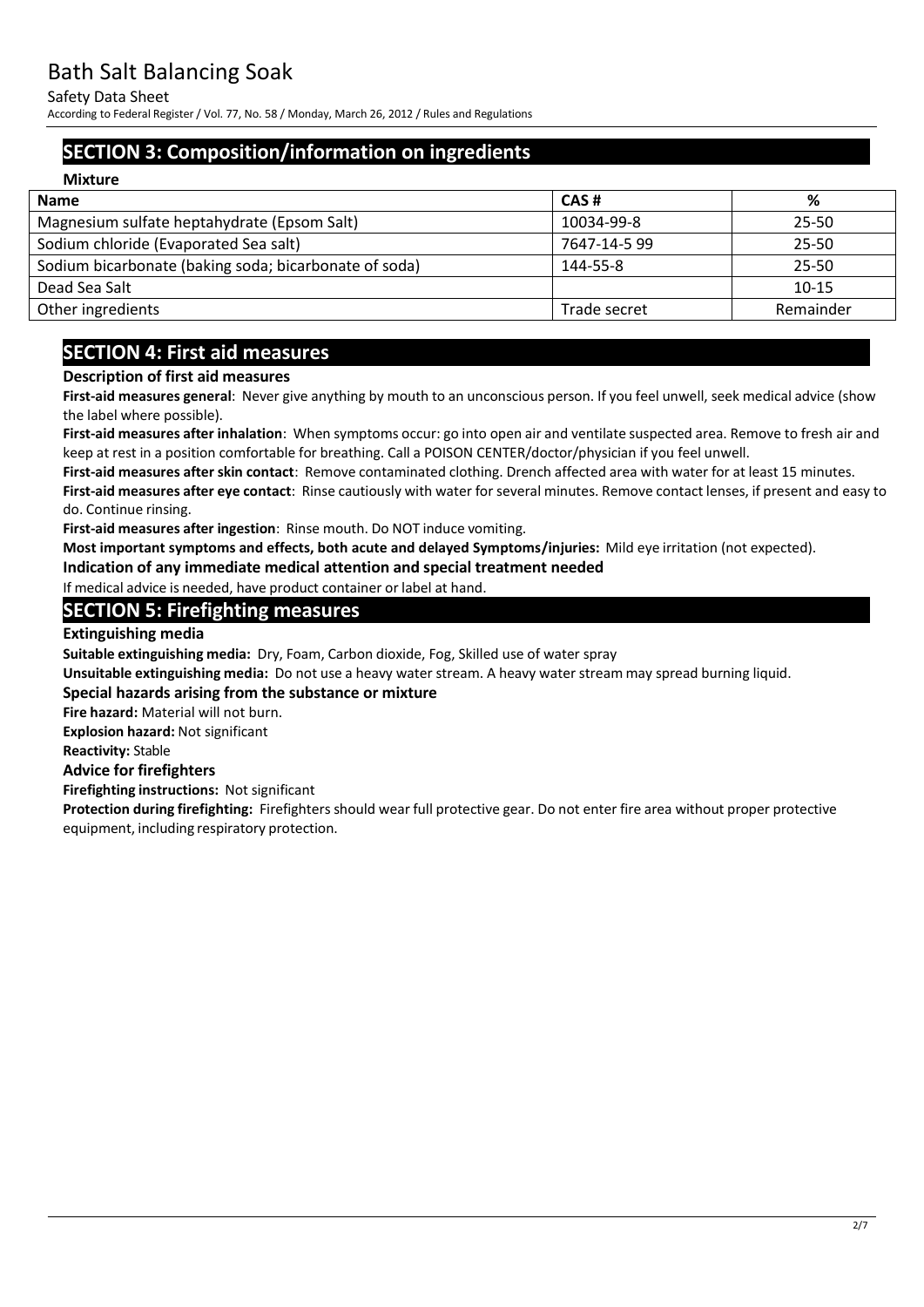Safety Data Sheet

According to Federal Register/ Vol. 77, No. 58 / Monday, March 26, 2012 / Rules and Regulations

## **SECTION 6: Accidental release measures**

#### **Personal precautions, protective equipment and emergency procedures**

**General measures**: Keep away from heat/sparks/open flames/hot surfaces. No smoking. Avoid breathing (vapor, mist). Use only outdoors or in a well-ventilated area. Handle in accordance with good industrial hygiene and safety practice.

#### **For non-emergency personnel**

**Protective equipment:** Use appropriate personal protection equipment (PPE).

**Emergency procedures:** Evacuate unnecessary personnel.

#### **For emergency responders**

**Protective equipment:** Equip cleanup crew with proper protection. Use appropriate personal protection equipment (PPE). **Emergency procedures:** Ventilate area.

#### **Environmental precautions**

Prevent entry to sewers and public waters.

#### **Methods and material for containment and cleaning up**

**For containment:** Absorb and/or contain spill with inert material, then place in suitable container.

**Methods for cleaning up:** Clear up spillsimmediately and dispose of waste safely.

#### **Reference to other sections**

See heading 8, Exposure Controls and Personal Protection.

## **SECTION 7: Handling and storage**

#### **Precautions for safe handling**

**Additional hazards when processed:** Not significant

Precautions for safe handling: Keep away from heat/sparks/open flames/hot surfaces. No smoking. Avoid breathing mist, spray, vapors. Use only outdoors or in a well-ventilated area. Wear recommended personal protective equipment.

**Hygiene measures:** Handle in accordance with good industrial hygiene and safety procedures. Wash hands and other exposed areas with mild soap and water before eating, drinking, or smoking and again when leaving work.

#### **Conditions for safe storage, including any incompatibilities**

**Technical measures:** Not significant

**Storage conditions:** Store in a dry, cool and well-ventilated place. Keep container closed when not in use.

**Incompatible products:** None noted

**Incompatible materials:** None noted

**Storage area:** Store in a dry, cool and well-ventilated place.

**Special rules on packaging:** None noted

#### **Specific end use(s)**

Topical skin care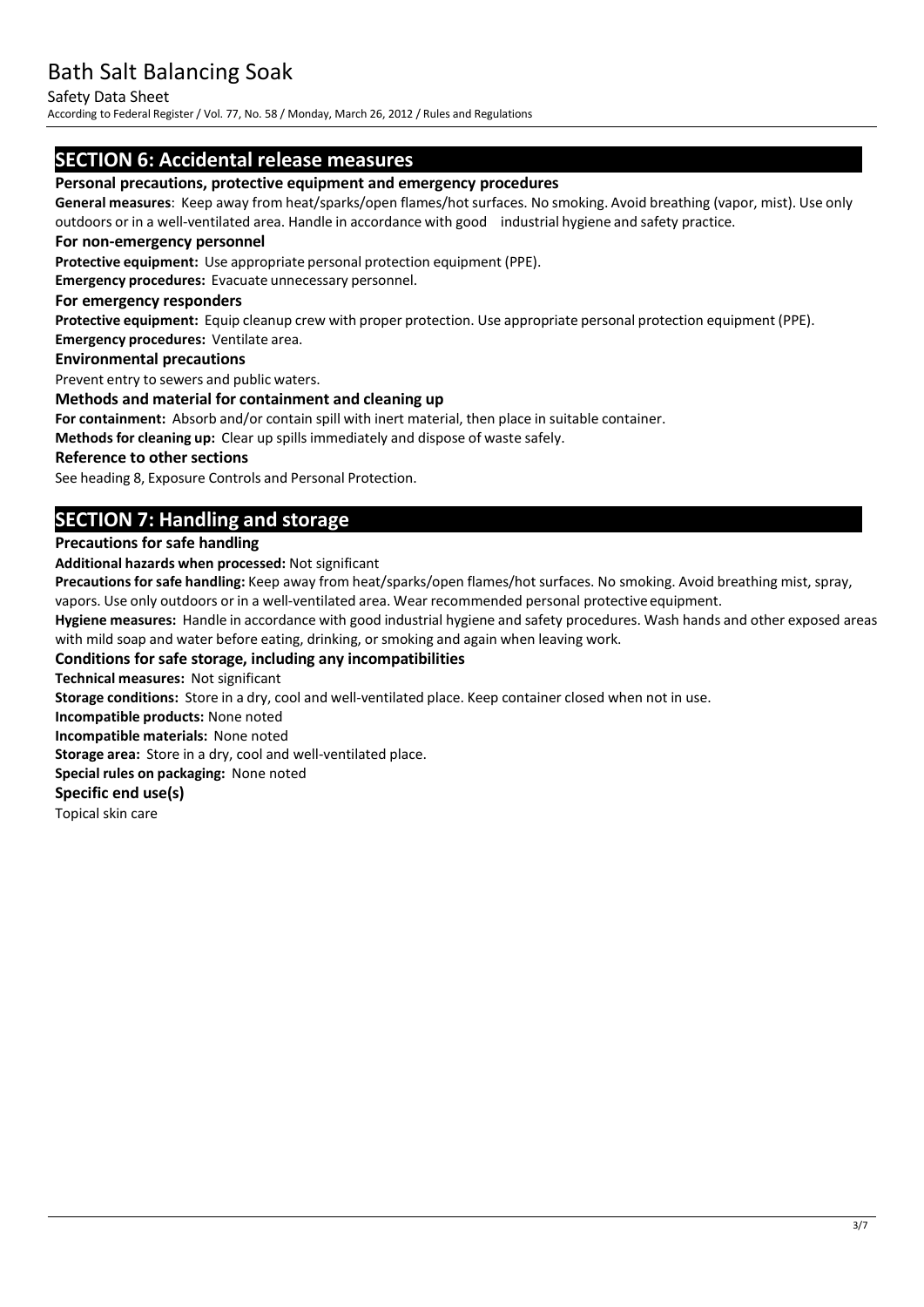Safety Data Sheet

According to Federal Register/ Vol. 77, No. 58 / Monday, March 26, 2012 / Rules and Regulations

## **SECTION 8: Exposure controls/personal protection**

**Control parameters**

j.

| <b>Exposure controls</b><br>Appropriate engineering controls | : Ensure all national/local regulations are observed.                                                                                                                   |
|--------------------------------------------------------------|-------------------------------------------------------------------------------------------------------------------------------------------------------------------------|
| Personal protective equipment                                | : Insufficient ventilation: wear respiratory protection.                                                                                                                |
|                                                              |                                                                                                                                                                         |
| Hand protection                                              | : None needed                                                                                                                                                           |
| Eye protection                                               | : Safety glasses                                                                                                                                                        |
| Skin and body protection                                     | : None needed                                                                                                                                                           |
| Respiratory protection                                       | : Not usually required under normal conditions of use. If exposure limits are exceeded<br>or irritation is experienced, approved respiratory protection should be worn. |
| Thermal hazard protection                                    | : None needed                                                                                                                                                           |
| Other information                                            | : When using, do not eat, drink or smoke.                                                                                                                               |
|                                                              |                                                                                                                                                                         |

## **SECTION 9: Physical and chemical properties**

#### **Information on basic physical and chemical properties**

| <b>Physical state</b>            | <b>Powder Mineral Mixture</b>  |
|----------------------------------|--------------------------------|
| Appearance                       | Granules                       |
| Color                            | White to off-white             |
| Odor                             | Mild eucalyptus scent          |
| Odor threshold                   | No data available              |
| рH                               | No data available              |
| Relative evaporation rate        | No data                        |
| <b>Freezing point</b>            | No data available              |
| <b>Boiling point</b>             | $(^{\circ}C):>350$             |
| <b>Flash Point</b>               | None established               |
| Auto-ignition temperature        | No data available              |
| <b>Decomposition Temperature</b> | No data available              |
| Flammability (solid, gas)        | No data available              |
| Vapor pressure                   | No data available              |
| Relative vapor density at 20 °C  | No data available              |
| <b>Relative density</b>          | No data available              |
| <b>Density</b>                   | Specific Gravity (Water=1): >1 |
| Solubility                       | Totally soluble in water       |
| Log Pow                          | No data available              |
| Log Kow                          | No data available              |
| Viscosity, kinematic             | No data available              |
| Viscosity, dynamic               | No data available              |
| <b>Explosive properties</b>      | No data available              |
| <b>Oxidizing properties</b>      | No data available              |
| <b>Explosive limits</b>          | Not applicable                 |
|                                  |                                |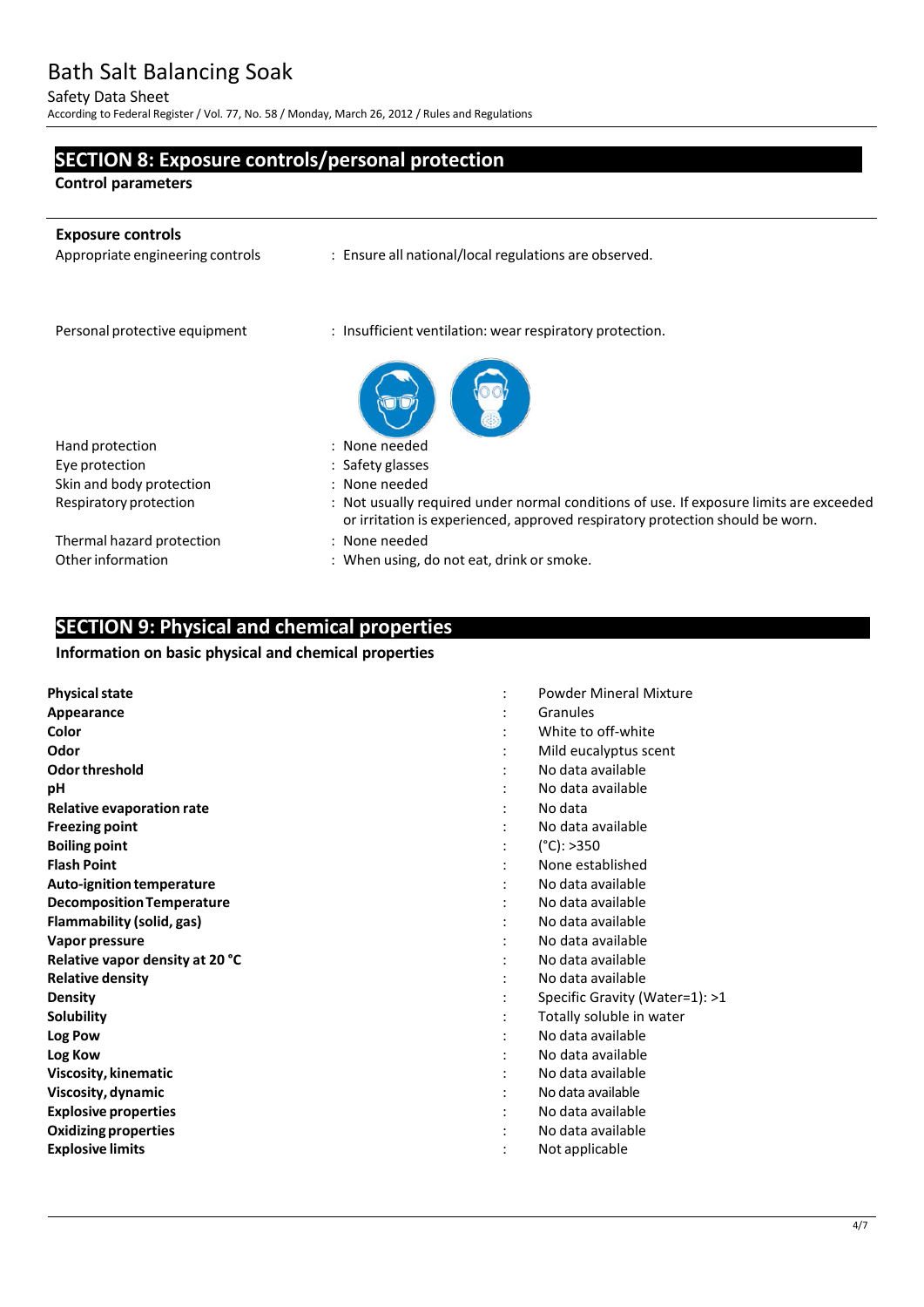Safety Data Sheet According to Federal Register/ Vol. 77, No. 58 / Monday, March 26, 2012 / Rules and Regulations

#### **Other information**

No additional information available

## **SECTION 10: Stability and reactivity**

**Reactivity: Stable**

**Chemical Stability:** Stable under recommended handling and storage conditions(see section 7).

**Possibility of Hazardous Reactions:** Not expected

**Conditions To Avoid:** Avoid open flame. Direct sunlight.

**IncompatibleMaterials:** None noted

**Hazardous Decomposition Products:** None noted

## **SECTION 11: Toxicological information**

#### **Information on toxicological effects**

Acute toxicity: Not classified

| Oil mixture                                                                          |            |  |  |
|--------------------------------------------------------------------------------------|------------|--|--|
| LD50 animal                                                                          | Not tested |  |  |
| <b>Skin corrosion/irritation: Not classified</b>                                     |            |  |  |
| Serious eye damage/irritation: Not expected                                          |            |  |  |
| Respiratory or skin sensitization: Not classified                                    |            |  |  |
| Germ cell mutagenicity: Not classified                                               |            |  |  |
| <b>Carcinogenicity: Not classified</b>                                               |            |  |  |
| Reproductive toxicity: Not classified                                                |            |  |  |
| <b>Specific target organ toxicity (single exposure):</b> Not classified              |            |  |  |
| Specific target organ toxicity (repeated exposure): Not classified                   |            |  |  |
| <b>Aspiration hazard: Not classified</b>                                             |            |  |  |
| <b>Symptoms/injuries after inhalation: Not classified</b>                            |            |  |  |
| Symptoms/injuries after eye contact: Not classified                                  |            |  |  |
| Symptoms/injuries after ingestion: Ingestion may cause nausea, vomiting and diarrhea |            |  |  |
| <b>Toxicity</b>                                                                      |            |  |  |
| <b>Nontoxic</b>                                                                      |            |  |  |
|                                                                                      |            |  |  |
|                                                                                      |            |  |  |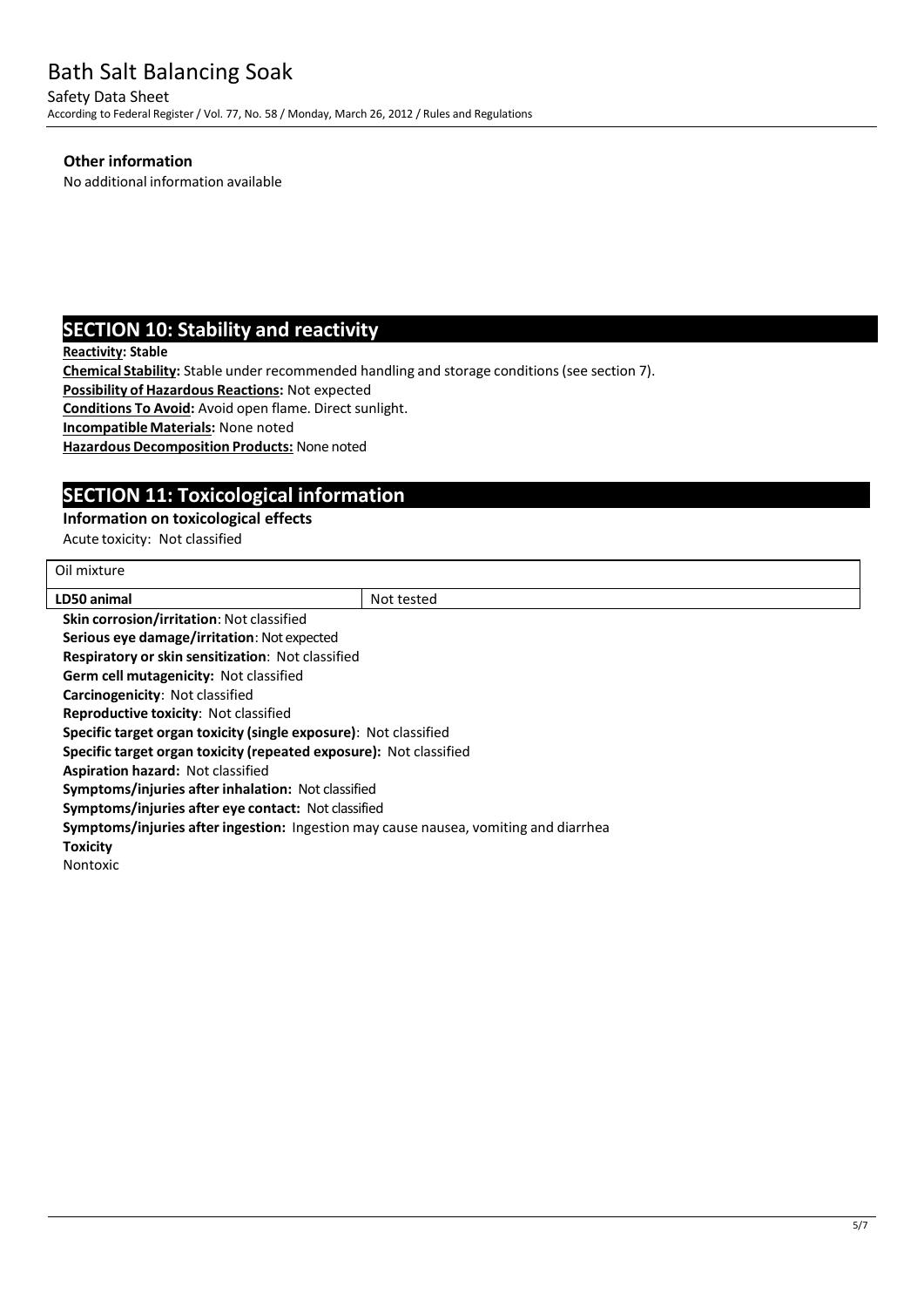#### Safety Data Sheet

According to Federal Register/ Vol. 77, No. 58 / Monday, March 26, 2012 / Rules and Regulations

| <b>SECTION 12: Ecological information</b> |                       |  |
|-------------------------------------------|-----------------------|--|
| Substance or mixture                      |                       |  |
| Ecotoxicity                               | None established      |  |
| <b>Persistence and degradability</b>      |                       |  |
| Lotion mixture                            |                       |  |
| Persistence and degradability             | Readily biodegradable |  |
| <b>Bioaccumulative potential</b>          |                       |  |
| Substance or mixture                      |                       |  |
| <b>Bioaccumulative potential</b>          | Not established       |  |
| <b>Mobility in soil</b>                   |                       |  |
| No additional information available       |                       |  |

#### **Other adverse effects**

**Other information:** Avoid release to the environment.

## **SECTION 13: Disposal considerations**

#### **Waste treatment methods**

**Regional legislation (waste):** U.S. - RCRA (Resource Conservation & Recovery Act) - Basis for Listing - Appendix VII. U.S. - RCRA (Resource Conservation & Recovery Act) - Constituentsfor Detection Monitoring. U.S. - RCRA (Resource Conservation & Recovery Act) - List for Hazardous Constituents. U.S. - RCRA (Resource Conservation & Recovery Act) - Phase 4 LDR Rule - Universal Treatment Standards. U.S. - RCRA (Resource Conservation & Recovery Act) - TSD Facilities Ground Water Monitoring. U.S. - RCRA (Resource Conservation & Recovery Act) - U Series Wastes - Acutely Toxic Wastes & Other Hazardous Characteristics.

Waste disposal recommendations: Dispose of contents/container in accordance with local/regional/national/international regulations.

Additional information: Handle empty containers with care because residual vapors are flammable.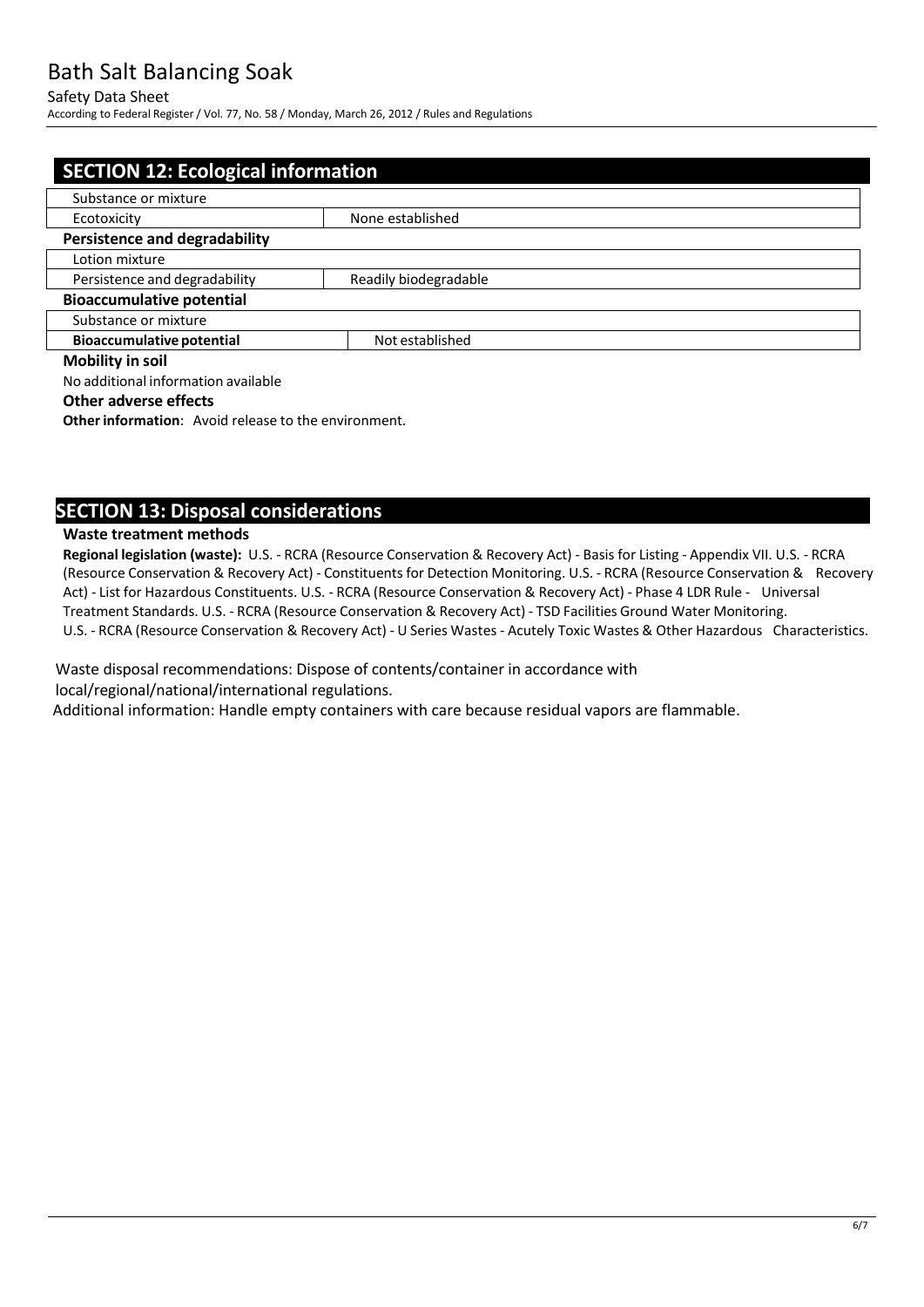Safety Data Sheet

According to Federal Register/ Vol. 77, No. 58 / Monday, March 26, 2012 / Rules and Regulations

## **SECTION 14: Transport information**

In accordance with ICAO/IATA/DOT/TDG Not regulated

# **SECTION 15: Regulatory information**

## **US Federal regulations**

Oil Mixture

| --<br>Jazard<br>$-1 - - - - -$<br>ю<br>. | None<br>____ |
|------------------------------------------|--------------|
|                                          |              |